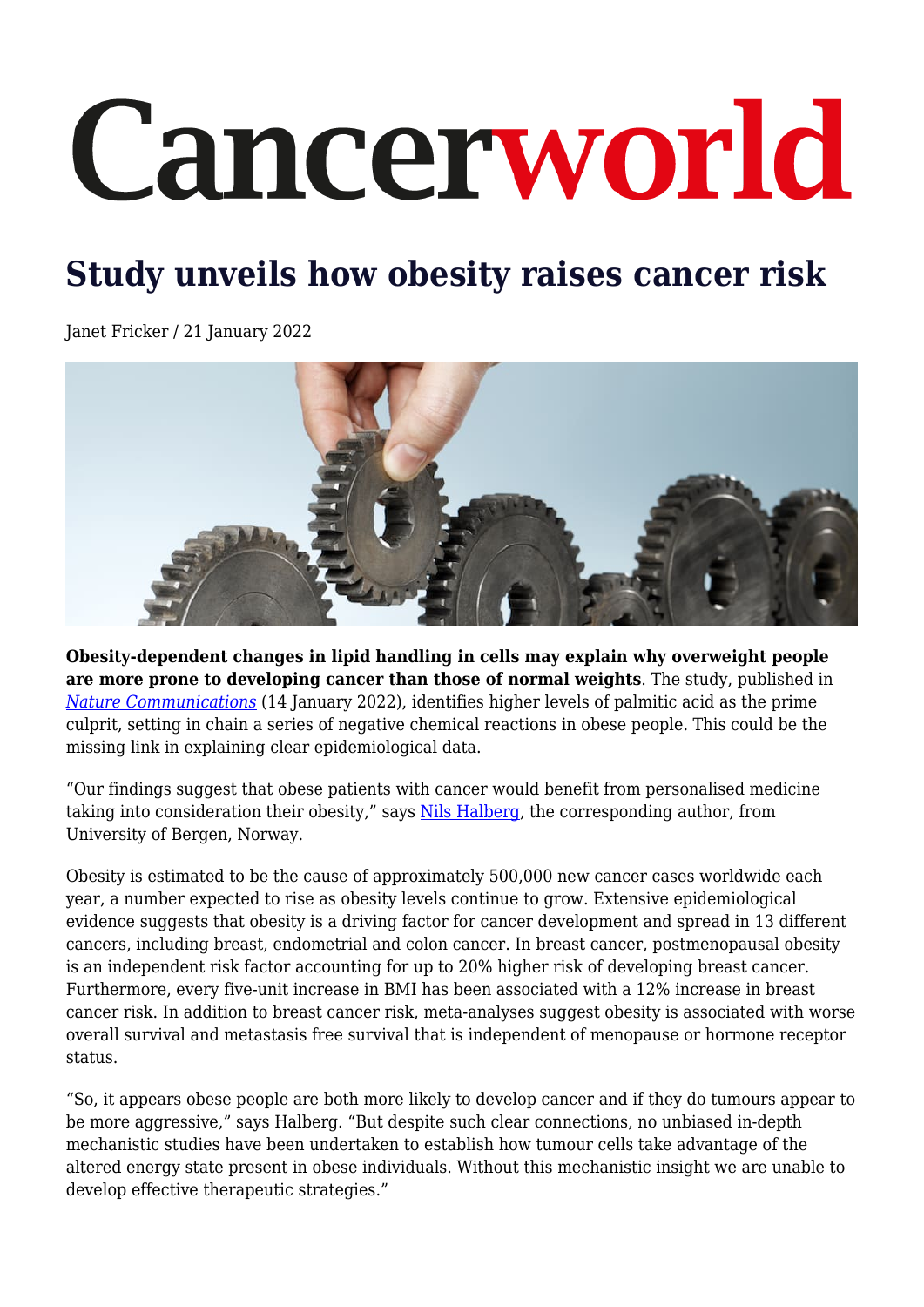Utilizing both in vitro and in vivo experimental breast cancer systems, combined with molecular biology and clinical bioinformatics, Halberg and colleagues set out to systemically address the question. First, the team undertook animal studies mimicking both obese and non-obese environments, where six-week-old female mice were randomly assigned to standard diets (7.5% kcals were obtained from fat) or high fat containing diets (60% kcals were obtained from fat) prior to tumour implantation in the mammary pads at 10 weeks.

To validate mice findings the team had access to an historical cohort of 223 patients with primary stage III breast cancer who had been enrolled between November 1997 and December 2003, of whom 115 were postmenopausal (defined age  $>50$  years), together with the relevant tumour blocks. "For the historical period what's unusual for this cohort was that BMI was documented at the time of diagnosis, along with age and hormone status," says Halberg, adding overall survival and disease specific survival were recorded at a later date.

In both mouse models and human tumour blocks, the team stained for CD133 and Axl, two proteins known to be biomarkers of 'cancer stemness' (a term describing the ability of cancer cells to differentiate into different cell types, reflecting ability to form tumours).

Mouse and in vitro studies show:

- In the mouse models, investigators demonstrated high fat environments consistently promoted tumour formation, with 6- to 10-fold enrichment in cancer stem cell frequencies compared to low fat environments.
- To assess how breast cancer cells adapt to palmitic acid exposure, the team exposed cultured hormone receptor-negative breast cancer cell lines to increasing palmitic acid concentrations over two months. Cellular subpopulations exposed to higher levels of palmitic acid were characterised by increased expression of cancer stem cell markers CD44, CD133, and Axl. "Such work suggested that palmitic acid adapted cells have greater tumour initiation capacity in obese settings," says Halberg.
- The team went on to identify that epigenetic activation of the CCAAT/ enhancer-binding protein beta (C/EBPB), through increased chromatin occupancy, was required as a regulator of cancer stem-like properties, 'stemness', through modulation of key downstream regulators including *CLDN1* and *LCN2*.

Human studies show:

- Overweight and obese patients with hormone receptor negative breast cancers (BMI >25) had significantly reduced disease specific survival compared to non-obese patients (HR 2.94; *P*=0.0241). No such effect was observed in patients with hormone receptor positive cancers.
- Tumour tissue microarrays from patients with oestrogen and progesterone receptor negative cancers showed that patients with BMI >25 displayed higher stemness markers (CD133+ and Axl) compared with normal BMI patients. Again, such results suggest adaptation to obese environments leads to an enrichment in cancer 'stemness'.

"Taking these findings together, we believe when people have elevated levels of palmitic acid, as occurs with obesity, cancer cells adapt to the environment and change towards a tumour stem celllike phenotype that's more efficient at forming new tumours," explains Halberg.

In the context of personalised medicine, he adds, the study suggests obese cancer patients might benefit from specific targeted therapies rather than generic treatment regimens. "While C/EBPB is specific to the obese setting, it's a really hard protein to target. It might therefore make more sense to think about blocking key downstream regulators, such as *CLDN1* or *LCN2*," suggests Halberg.